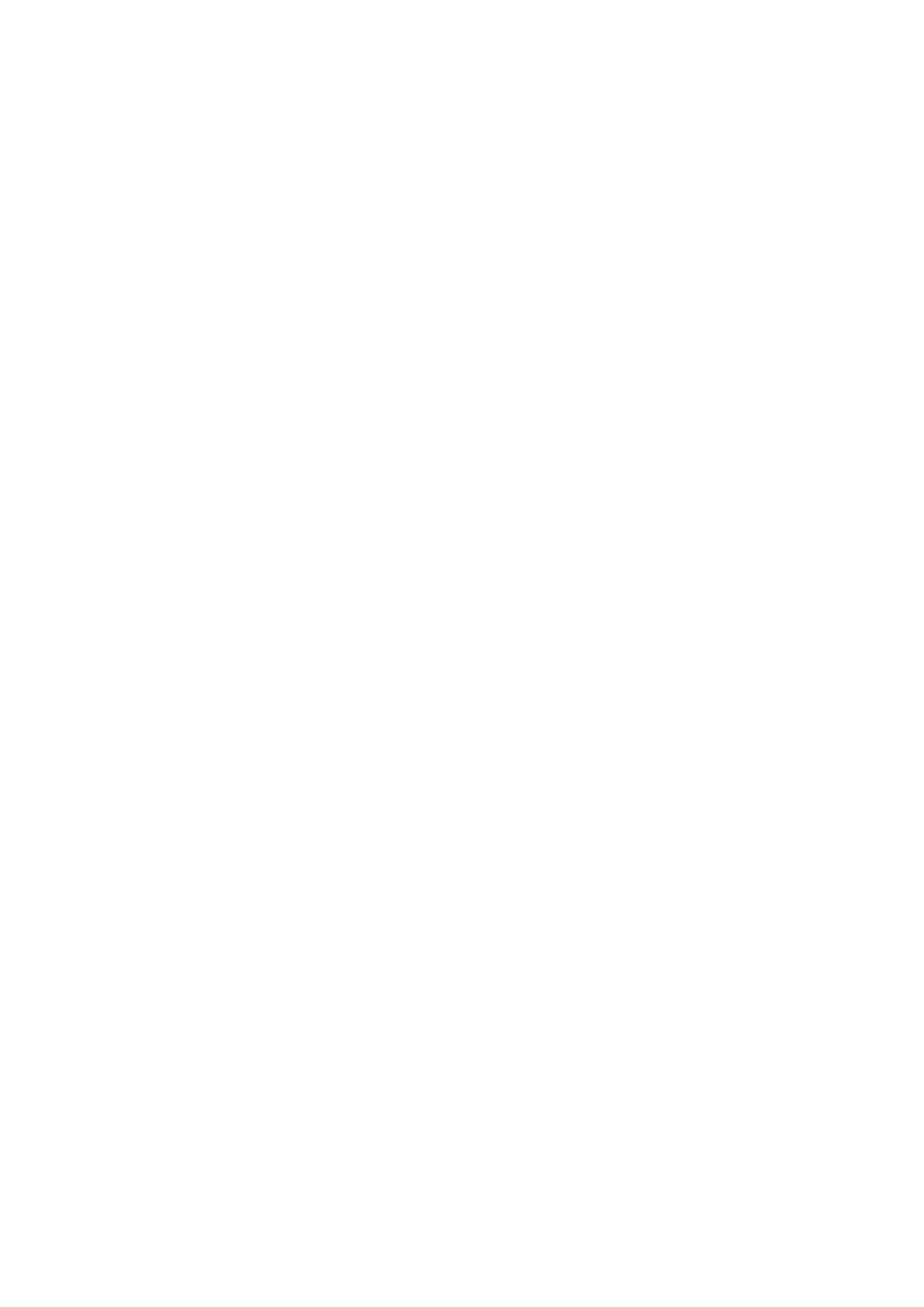- A-14 Fossette, S., Girard, C., Bastian, T., Calmettes, B., Ferraroli, S., Vendeville, P., Blanchard, F., Georges, J.-Y., in press. Thermal and trophic habitat of the leatherback turtle during the nesting season in French Guiana. Journal of Experimental Marine Biology and Ecology.
- A-15 Kifani, S., Masski, H., Faraj, A., 2008. The need of an ecosystem approach to fisheries management: The Moroccan upwelling-related resources case. Fisheries Research, 94: 26-42.
- A-16 Le Floc'h, P., Daurès, F., Brigaudeau, C., Bihel, J., 2008. A comparison of economic performance in the fisheries sector : A short and long-term perspective. Marine Policy, 32: 421-431.
- A-17 Le Floc'h, P., Poulard, J.C , Thébaud, O., Blanchard, F., Bihel, J., Steinmetz, F., 2008. Analyzing the market position of fish species subject to the impacts of long-term changes in marine fish communities: an application to the French fisheries of the Bay of Biscay. Aquatic Living resources, 21: 307-316.
- A-18 Le Floc'h, P., Thébaud, O., Boncoeur, J., Daurès, F., Guyader, O., 2008. Une évaluation des performances économiques de la pêche côtière : le cas de la région Bretagne. Revue d'Economie Régionale et Urbaine, 5: 753-771.
- A-19 Macher C., Guyader O., Talidec C., Bertignac M., 2008. 'A cost-benefit analysis of improving trawl selectivity in the case of discards: The Nephrops norvegicus fishery in the Bay of Biscay', Fisheries Research 92 (1), pp 76-89
- A-20 Martinet, V., Blanchard F., accepted. Economic viability *vs.* biodiversity conservation: the case of the French Guyana shrimp, Ecological Economics.
- *A-21 Martinet, V., Thébaud O., Rapport A., submitted. Hare or Tortoise? Trade-offs in recovering sustainable bio-economic systems. Environmental Modelling and Assessment.*
- A-22 Martinet, V., Thébaud, O. Doyen, L., 2007. Defining viable recovery paths towards sustainable fisheries. Ecological Economics, 64: 411-422.
- *A-23 McIlgorm, A., Millerd, F., Le Floc'h, P., Hanna, S., Knapp, G., Pan, M., submitted. How climate change alters fishery governance. Insights from seven international case studies. Marine Policy.*
- A-24 Mullon, C., Fréon, P., Cury, P., Shannon, L., Roy, C., 2009. A minimal model of the variability of marine ecosystems. Fish and Fisheries, 10: 115- 131.
- A-25 Mullon, C., Mittaine, J.-F., Thébaud, O., Péron, G., Merino, G., Barange, M., first revision. Modeling the global fishmeal and fish oil markets. Natural Resource Modelling.
- A-26 Mullon, Y. Shin, P. Cury., in press. NEATS: A Network Economics Approach to Trophic Systems. Ecological Modelling. Early publication on line.
- A-27 Perry, R.I., Cury, P., Brander, K., Jennings, S., Möllmann, C., Planque, B., in press. Sensitivity of marine systems to climate and fishing: Concepts, issues and management responses. Journal of Marine Systems. Early publication on line.
- A-28 Planque, B., Fromentin, J.-M., Cury, P., Drinkwater, K.-F., Jennings, S., Perry, R.I., Kifani, S., in press. How does fishing alter marine populations and ecosystems sensitivity to climate? Journal of Marine Systems. Early publication on line.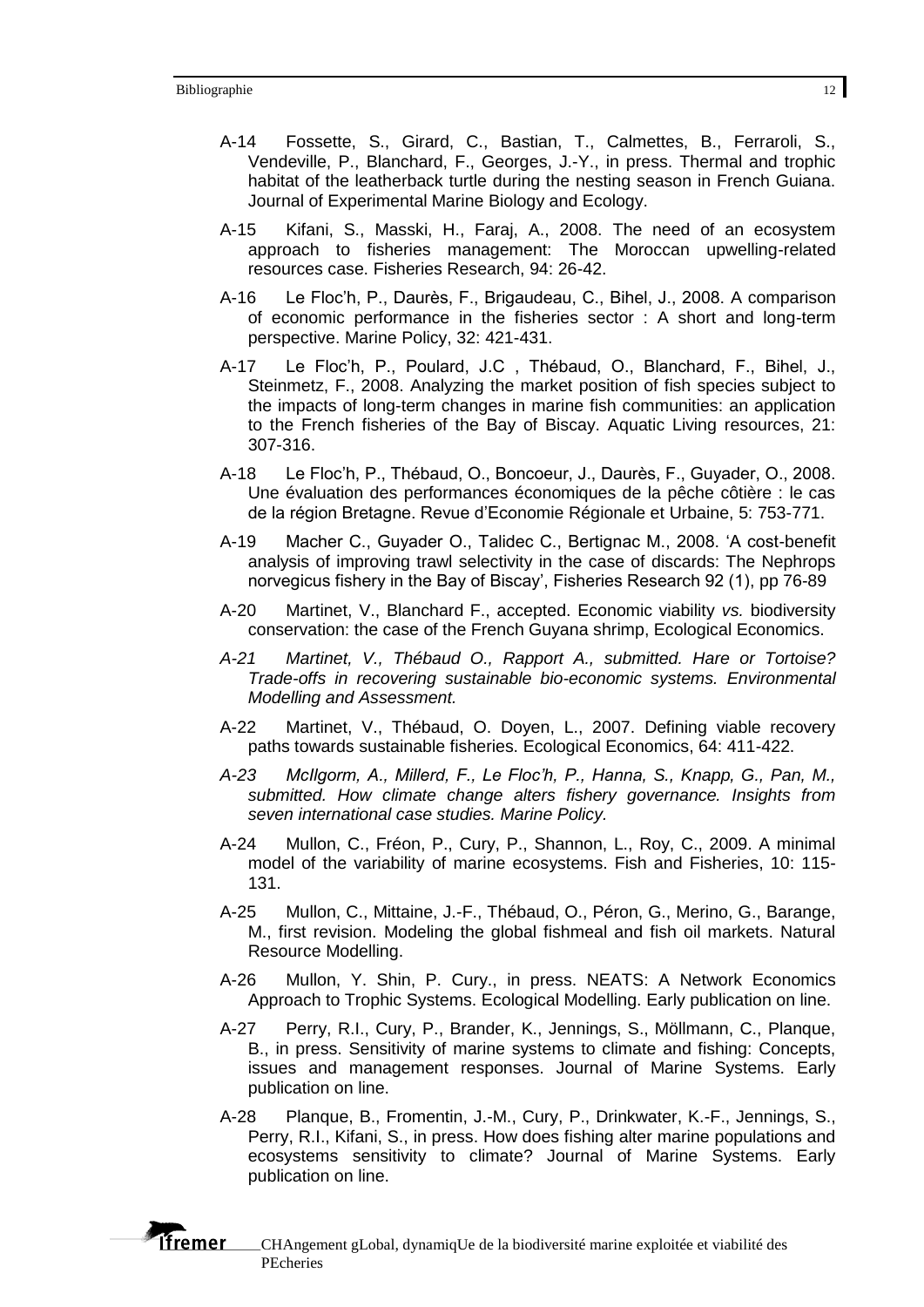- *A-29 Redou, P., Bonneaud, S., Desmeulles, G., Blanchard, F., Gaubert, L., Chevaillier, P., submitted, A spatialized model for population dynamics based on habitat affinity, density-dependence and explicit trophic relationships: application to the Bay of Biscay. Ecological Modelling Special Issue.*
- A-30 Rochet, M. J., Prigent, M., Bertrand, J. A., Carpentier, A., Coppin, F., Delpech, J.-P., Fontenelle, G., Foucher, E., Mahé, K., Rostiaux, E., Trenkel, V. M., 2008. Ecosystem trends: evidence for agreement between fishers' perceptions and scientific information. ICES Journal of Marine Science, 65: 1057-1068.
- A-31 Steinmetz, F., Thébaud, O., Blanchard, F., Le Floc'h, P., Bihel, J., 2008. A bio-economic analysis of long term changes in the fisheries production of the Bay of Biscay. Aquatic Living resources, 21: 317-327.
- A-32 Trenkel, V.M., Rochet, M.-J., Mesnil, B., 2007. From model-based prescriptive advice to indicator-based interactive advice. ICES Journal of Marine Science, 64:768-774.
- A-33 Vermisse, D., Soulié, J.-C., Quesnel, G. first revision. Using complex systems simulations to model fisheries dynamics. Ecological Modelling.

## **En préparation**

**Tfremer** 

- A-34 Blanchard, F., Jaussaud, I., in preparation. Changes in the fish community structure of the Amazonian continental shelf of French Guyana. Estuarine, Coastal and Shelf Science.
- A-35 Le Floc'h, P., Van Iseghem, S., Daurès, F., Travers, M., Thébaud, O., in preparation. Does the French fiscal regime impact investment in fisheries? European Review of Agricultural Economics.
- A-36 Martinet V., Thébaud, O., Doyen, L., in preparation. Sustainability of a fishery: a stochastic viable analysis of trade-offs between economic and ecosystemic indicators. Environmental and Resource Economics.
- A-37 Mullon, C., Field, J.-G., Thébaud, O., Chaboud, C., in preparation. Keeping the big fish: economic and ecological tradeoffs in size-based fisheries management? Canadian Journal of Fisheries and Aquatic Sciences.
- A-38 Viera, A., Vendeville, P., Blanchard, F., in preparation. Study of the growth of the brown shrimp (*Farfantepenaeus subtilis*) in the French Guyana shelf and effects of the temperature on the growth rate. Fisheries Research.

## **B- Autres articles avec comité de lecture**

- B-1 Chaboud, C., Thébaud, O., Blanchard, F., 2009. Bioeconomic model of the dynamics of fisheries facing global economic and environment changes: the French Guyana shrimp fishery. In Proceedings of the MODSIM 2009 conference. Modelling and Simulation Society of Australia and New Zealand.
- B-2 Drouot, B., Thébaud, O., Ramat, E., Morizur, Y., Boude, J.-P., 2009. Simulating bio-economic management scenarios for the sea bass (Dicentrarchus labrax) fishery in France. In Proceedings of the MODSIM 2009 conference. Modelling and Simulation Society of Australia and New Zealand.
- B-3 Martinet, V., Thébaud, O., De Lara, M., 2007. Sustainability of a fishery under an ecosystemic constraint: a stochastic viable control model. In Oxley,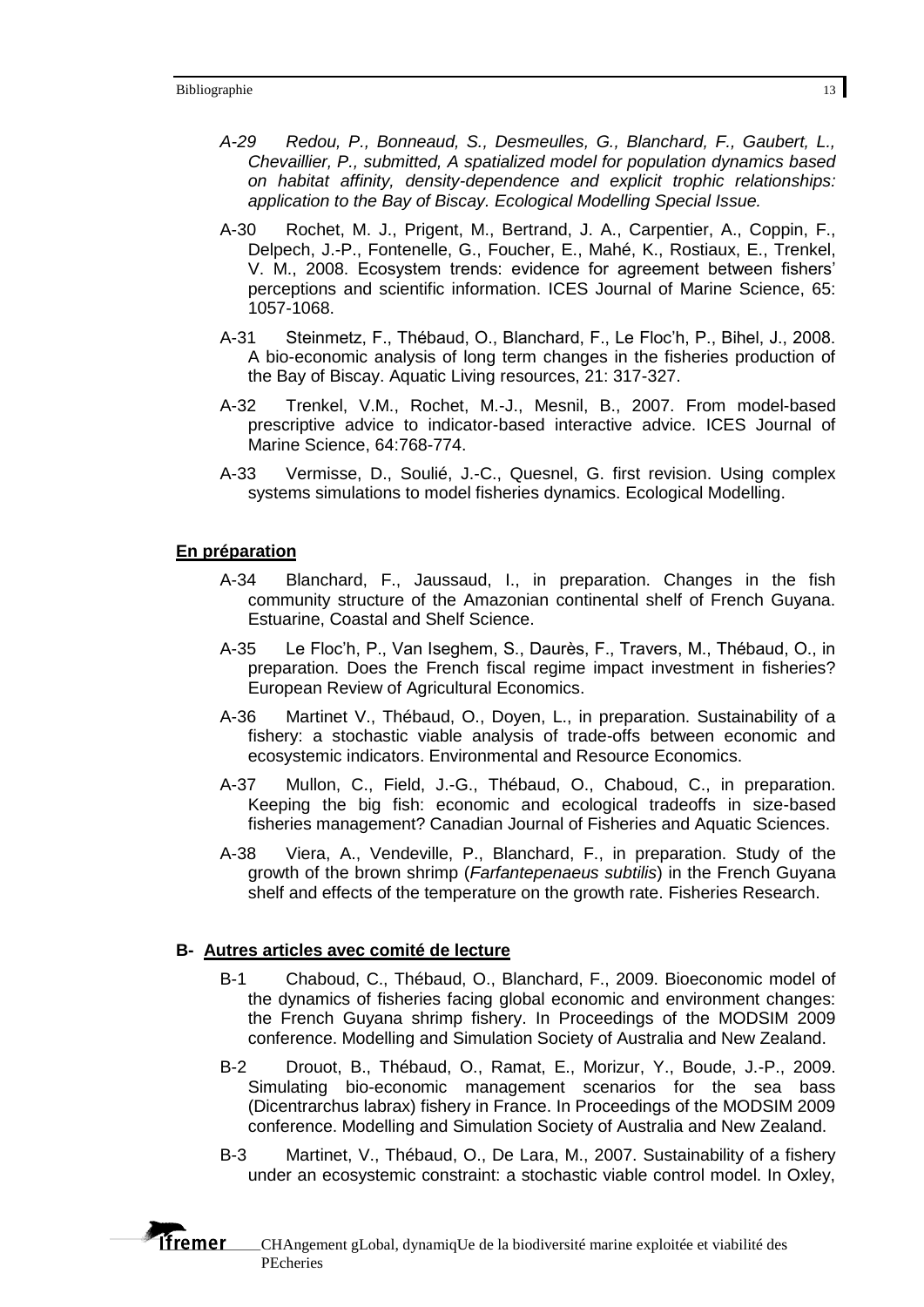L. and Kulasiri, D. (eds) MODSIM 2007 International Congress on Modelling and Simulation. Modelling and Simulation Society of Australia and New Zealand, December 2007, ISBN : 978-0-9758400-4-7.

- B-4 Thébaud, O., Blanchard, F., submitted. Fishing the food web: integrated analysis of changes and drivers of change in fisheries of the Bay of Biscay, In Coping with Change in marine social-ecological systems, R. Ommer, I. Perry, P. Cury and K. Cochrane (Eds.), Wiley-Blackwell Fisheries and Aquatic Resources Series.
- B-5 Thébaud, O., Soulié, J.-C., 2007. Fishing through fish communities: a simple bio-economic model. In Oxley, L. and Kulasiri, D. (eds) MODSIM 2007 International Congress on Modelling and Simulation. Modelling and Simulation Society of Australia and New Zealand, December 2007, ISBN : 978-0-9758400-4-7.
- B-6 Versmisse, D., Macher, C., Ramat, E., Soulié, J.-C., Thébaud, O., 2007. Developing a bioeconomic simulation tool of fisheries dynamics: a case study. In Oxley, L. and Kulasiri, D. (eds) MODSIM 2007 International Congress on Modelling and Simulation. Modelling and Simulation Society of Australia and New Zealand, December 2007, ISBN : 978-0-9758400-4-7.

## **C- Ouvrage, chapitres d'ouvrages**

- C-1 De Lara M., Doyen L., 2008. Sustainable management of natural resources : mathematical models and methods, Springer.
- C-2 Rochet, M. J., and Trenkel, V. M. In press. Why and how could indicators be used in an ecosystem approach to fisheries management? In Future of Fishery Science in North America, Ed. by R. J. Beamish and B. Rothschild. Fish & Fisheries Series, Springer
- C-3 Reeves, S., Marchal, P., Mardle, S., Pascoe, S., Prellezo, R., Thébaud, O., Travers, M., 2008. From fish to fisheries : the changing focus of management advice. In Advances in fisheries science. A. Payne, J. Cotter and T. Potter (eds.). Blackwell publishing: 135-154

## **D- Communications avec actes**

**Tfremer** 

- D-1 Amrani M. Malouli., 2008. Analyse des prix du poulpe de la pêche hauturière et application du modèle de croissance en valeur. Atelier Chaloupe-Marbef "Conséquences économiques des changements dans la structure des débarquements des flottilles à l'échelle régionale", Paris, 27-28 mai 2008.
- D-2 Blanchard F., Thébaud O., 2008. CHAngement gLObal, dynamiqUe de la biodiversité marine exploitée et viabilité des PEcheries (CHALOUPE). In proceedings of the conference "Approche Systémique des Pêches", Boulogne-sur-Mer, November (extended summary). Editions QUAE.
- D-3 Blanchard, F., Maneschy, C., 2008. Développement durable de la pêche traditionnelle en Amazonie : vers une intégration des sciences humaines aux méthodes classiques de gestion de la pêche. In Proceedings of the International Conference Human Sciences, Sciences of Nature : to an ecoanthropology ? Considerations on Amazonia, Cayenne, French Guyana, Université des Antilles et de la Guyane.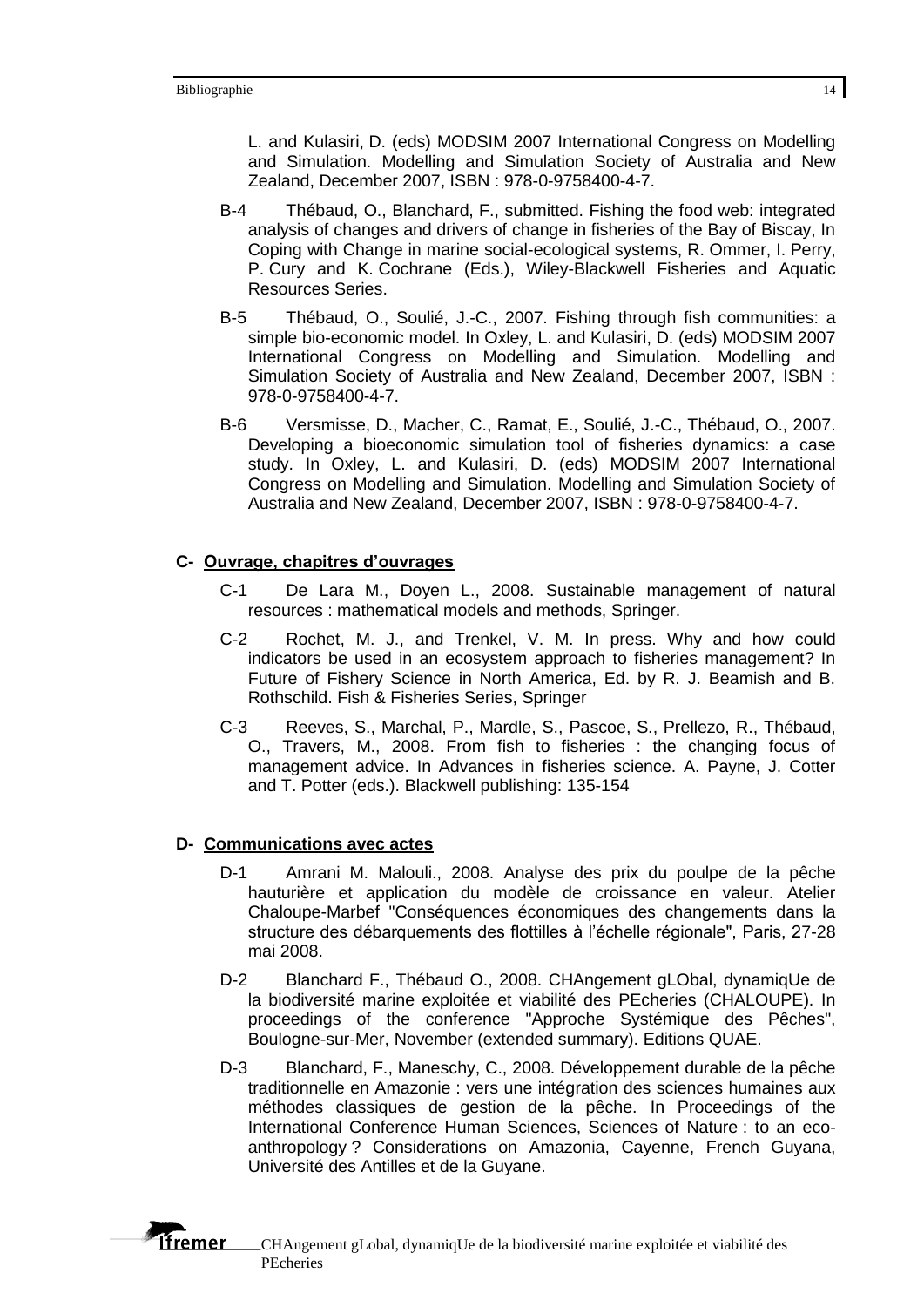- D-4 Blanchard, F., Thébaud, O., 2006. The CHALOUPE project : global change, dynamics of exploited marine biodiversity, and viability of fisheries. In Proceedings of the Caribbean Academy of Sciences 15th Meeting, Guadeloupe (FWI), Caribbean Academy of Sciences.
- D-5 Bonneaud, S., Blanchard, F., Chevaillier, P., Thébault F., Redou P., 2007, A model of fish population dynamics based on spatially explicit trophic relationships, Proceedings of the 6th European Conference on Ecological Modelling, ECEM'07, Trieste, Italy, p. 72-73.
- D-6 Bonneaud, S., Redou, P., Chevaillier, P., 2007, Pattern-oriented agentbased multi-modelling of exploited ecosystems, Proceedings of 6th {EUROSIM} Congress on Modelling and Simulation, Ljubljana (Slovenia). Electronic edition.
- D-7 Bonneaud, S., Redou, P., Thébault, D., Chevaillier, P., 2007, Agents-Modèles pour la co-construction de simulations multi-agents – Application aux écosystèmes exploités, Actes des journées francophones sur les Systèmes Multi-Agents, Camps, V., Mathieu, P. (Eds), Carcasonne (France), p. 119-128, Cépaduès.
- D-8 Brind'Amour A., 2007. Functional diversity: a study on the Bay of Biscay nursery habitats. ICES CM 2007/E:19.
- D-9 Chaboud C., 2008. Prise en compte de la relation entre taille et prix : une proposition d'approche par modélisation. Atelier Chaloupe-Marbef "Conséquences économiques des changements dans la structure des débarquements des flottilles à l'échelle régionale", Paris, 27-28 mai 2008.
- D-10 Daurès, F., Van Iseghem, S., Leblond, E., Brigaudeau C., Guyader, O., 2009. Assessing the economic viability of the French fishing fleets in the Bay of Biscay from 2000-2007 ICES ASC09. Berlin.
- D-11 Daurès F., Bihel, J., Guyader, O., Le Floc'h, P., Roudaut, N., Brigaudeau, C., Thébaud, O., Jezequel, M. 2006. Estimating capital value and depreciation of fishing fleets: application to French fisheries. In Proceedings of the 13th biennial conference of the IIFET, Portsmouth, UK, July.
- D-12 Drouot B., Thébaud O., Morizur Y., Fritsch M., 2008. Analyse bioéconomique de scénarios d'aménagement de la pêcherie de bar (*Dicentrarchus labrax*). In proceedings of the conference "Approche Systémique des Pêches", Boulogne-sur-Mer, November (extended summary). Editions QUAE.
- D-13 Hennuyer, R., Ramat, E., Soulié, J.-C. accepté pour publication. Coupling DEVS modelling and supervised learning for optimization of a bioeconomic system, Proceedings of the International Modeling and Simulation Multiconference. International Society for Computer Simulation. Bueno Aires, Argentina, 8 – 10 February 2007.
- **D-14** Martinet V., Thébaud O., 2008. Achieving sustainable fisheries: gradually or abruptly? In proceedings of the IIFET 2008 conference, Vietnam. **Honourable mention as OECD best policy paper.**
- D-15 Martinet V., Thébaud O., 2008. Implications of By-Catch reduction strategies for the viability of mixed fisheries. In proceedings of the IIFET 2008 conference, Vietnam.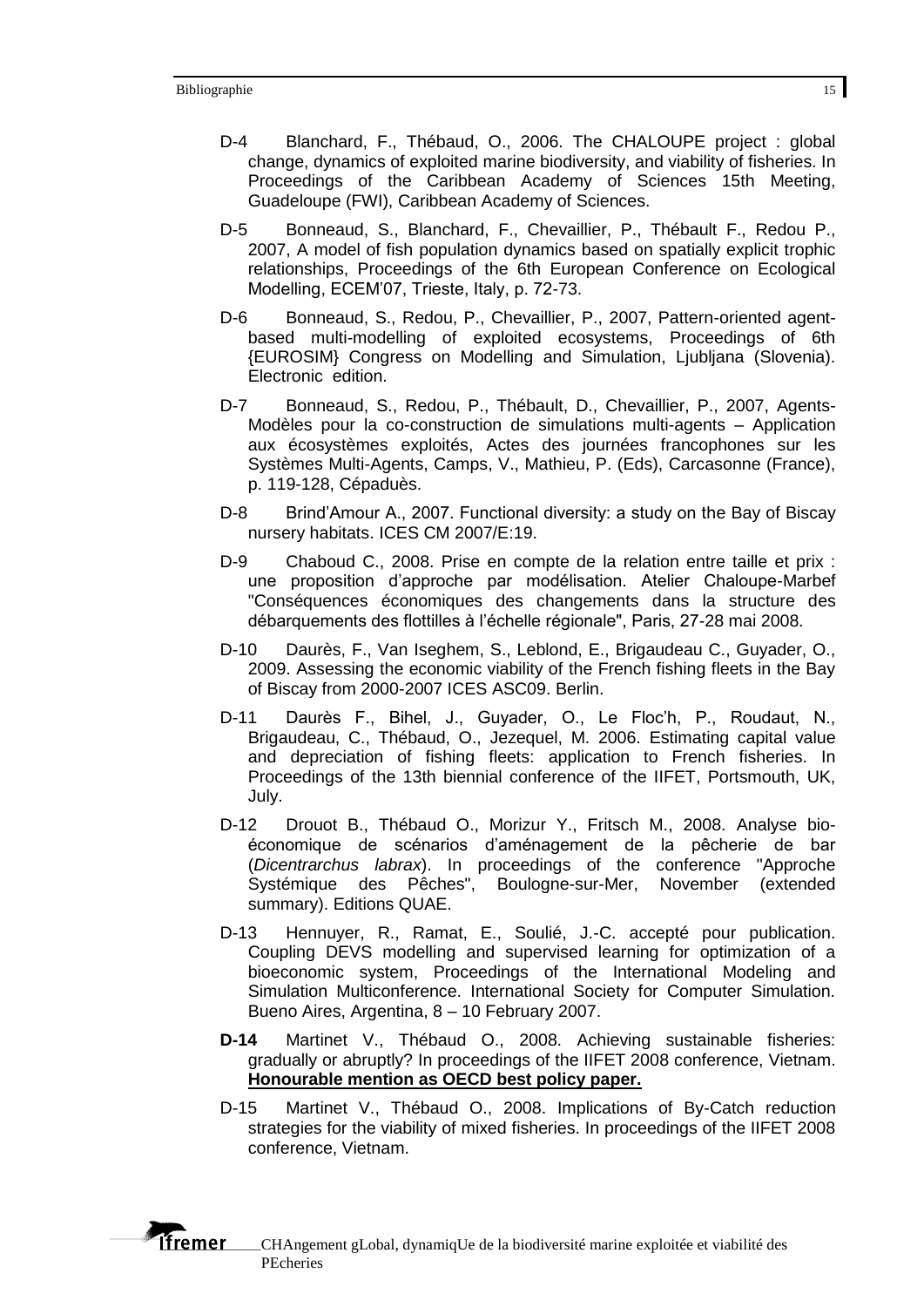- D-16 Martinet V., Thébaud O., Doyen L., 2008. Selecting viable recovery paths towards sustainable fisheries. In proceedings of the conference "Approche Systémique des Pêches", Boulogne-sur-Mer, November (extended summary). Editions QUAE.
- D-17 Martinet, V., Thébaud, O., Doyen, L. 2006. Defining viable recovery paths towards sustainable fisheries. In Proceedings of the Bioecon conference, University of Cambridge, UK, August.
- D-18 Martinet, V., Thébaud, O., Doyen, L. 2006. Recovering sustainable fisheries: a viability approach. In Proceedings of the 13th biennial conference of the IIFET, Portsmouth, UK, July.
- D-19 Persohn, C., Lorance P., Trenkel, V.M., 2007. Habitat preferences of selected demersal fish species in the Bay of Biscay and Celtic Sea. ICES CM 2007/G:16.
- D-20 Rochet, M. J., Trenkel, V. M., Forest, A., Lorance, P., Mesnil, B. 2007. How could indicators be used in an ecosystem approach to fisheries management? ICES CM 2007/ R: 05, 15 pp.
- D-21 Rochet, M.-J., Daurès, F., Van Iseghem, S., Trenkel, V., 2009. The joint dynamics of fish stocks and fishing fleets: testing hypotheses in the Bay of Biscay. ICES ASC09. Berlin.
- D-22 Rochet, M.-J., Daurès, F., Trenkel, V., Van Iseghem, S., 2009. Vers un tableau de bord d'indicateurs sur la pêche et l'écosystème. 9<sup>ème</sup> forum d'Halieumétrie, Association Française d'Halieumétrie. Brest, juillet.
- D-23 Steinmetz, F., Thébaud, O., Guyader, O., Blanchard, F., 2006. A preliminary analysis of long-term changes in the value of landings by French fishing fleets operating in the North-East Atlantic. In Proceedings of the 13th biennial conference of the IIFET, Portsmouth, UK, July.
- D-24 Thébaud O., Le Floc'h P., Blanchard F., Poulard J.-C., Steinmetz F., 2008. Fishing the food web: a bio-economic analysis of changes and drivers of change in fisheries of the Bay of Biscay. In proceedings of the conference "Approche Systémique des Pêches", Boulogne-sur-Mer, November (extended summary). Editions QUAE.
- D-25 Travers M., Thébaud O., 2008. Intégration des marchés de la baudroie : une analyse inter-criées. Atelier Chaloupe-Marbef "Conséquences économiques des changements dans la structure des débarquements des flottilles à l'échelle régionale", Paris, 27-28 mai 2008.
- D-26 Versmisse, D., Soulié, J.-C., Quesnel, G. 2006. Une étude de cas dans le domaine des pêcheries pour la simulation de systèmes complexes. Dans les actes de 6ème Conférence Francophone de Modélisation et Simulation. Rabat, Maroc, Avril 2006.

## **E- Communications orales, posters**

*f*fremer

- E-1 Blanchard, F., Bagot, C., Bernard, C., Rivierre, A., 2007. CHALOUPE Cas d'étude Guyane. Impacts du réchauffement climatique et de la pêche sur la biodiversité marine en Guyane. Journées de l'Institut Français de la Biodiversité, novembre 2007, Tours. Poster.
- E-2 Blanchard, F., Poulard, J.-C., Masski, H., Roy, C.2008. Identifying climate warming impact on marine fish communities from biogeography: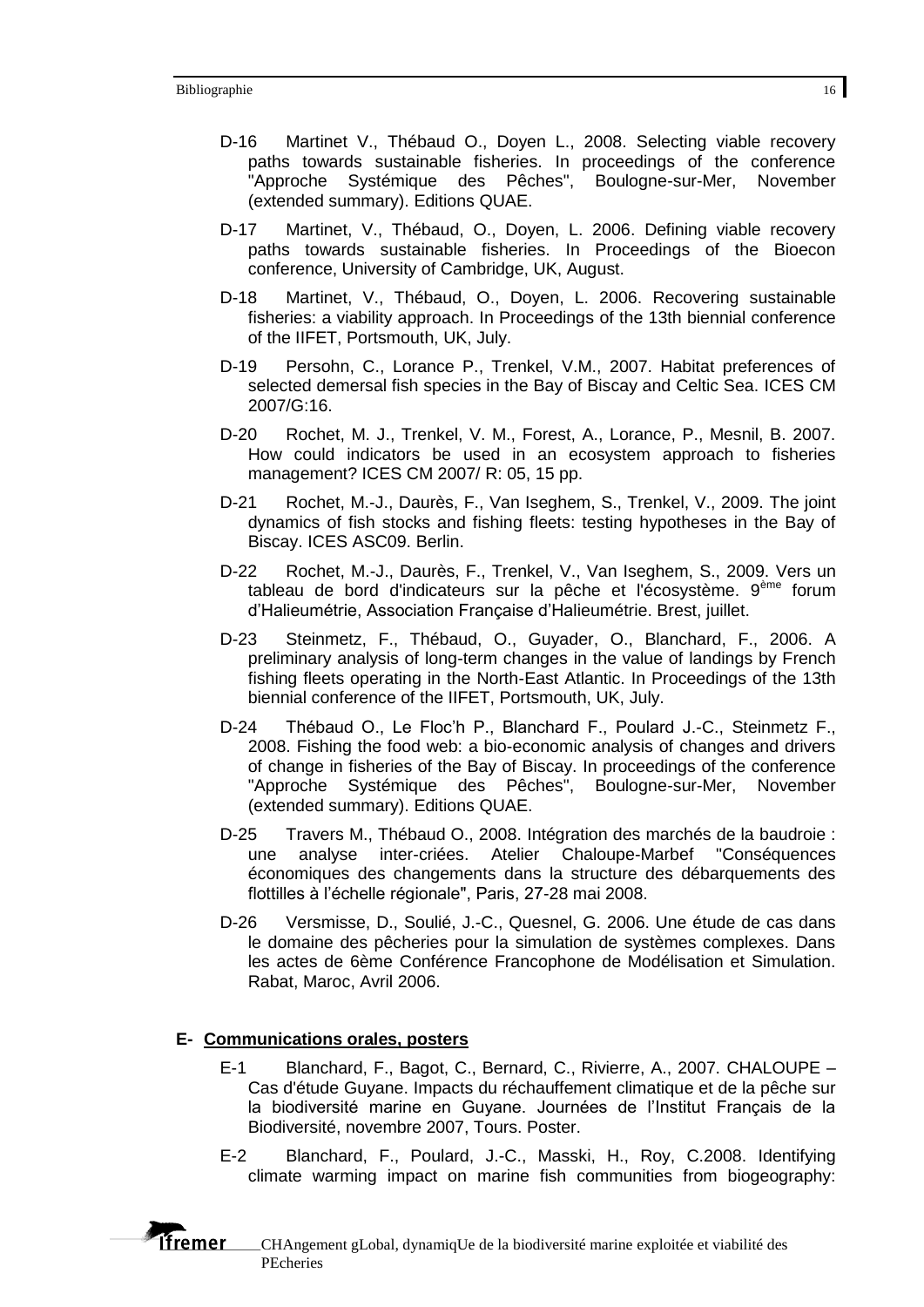example from tropical, subtropical and temperate case studies. International ICES-PICES-IOC Symposium "Effects of Climate Change on the World's Oceans", Gijon, Spain, 19-23 mai 2008. Communication orale

- E-3 Blanchard, F., Rivierre, A., 2007. Climate change and fishing pressure : consequences for biological marine communities in French Guyana and how can we manage it? Workshop ECOLAB, 7-9 août 2007, Macapa (Brésil). Communication orale.
- E-4 Blanchard, F., Thébaud, O., 2008. CHALOUPE Global change, dynamics of exploited marine fish communities, and viability of fisheries. Symposium on "Coping with global change in marine social-ecological systems", GLOBEC, FAO, Euroceans, Rome, July 2008. Poster.
- E-5 Chaboud C., Thébaud O., Amrani M., Le Floc'h P, Malouli M., 2008. A comparative approach of changes in the characteristics of fisheries at a regional scale: implications of modifications in the size structure of landings. 14th biennial conference of the IIFET, Nha Trang, Vietnam, July 2008. Poster.
- E-6 Chaboud, C., Blanchard, F., Vendeville, P., Viera, A., 2008. Bioeconomic modelling as an integrative tool to assess the dynamics of fisheries facing global economic and environment changes: the example of the French Guyana shrimp fishery model. Symposium on "Coping with global change in marine social-ecological systems", GLOBEC, FAO, Euroceans, Rome, July 2008. Communication orale.
- E-7 Daurès F., Rochet M.-J., Van Iseghem S., Trenkel V. et P. Berthou, 2008. Stratégies de pêche et Dynamique des Flottilles dans le golfe de Gascogne. Conférence "Approche Systémique des Pêches", Boulogne-sur-Mer, November. Communication orale.
- E-8 Daurès F., Rochet M.-J., Van Iseghem S., Trenkel V., 2008. An integrated assessment of the ecological and economical status of French fisheries in the Bay of Biscay. IIFET, Nha Trang, Vietnam, July 2008. Communication orale.
- E-9 Daurès, F., Rochet, M. J., Trenkel, V., 2008. An integrated assessment of the ecological and economical status of French fisheries in the Bay of Biscay. XI International Symposium on Oceanography of the Bay of Biscay, 2 - 4 April 2008, San Sebastian, Spain. Communication orale.
- E-10 Doyen, L., Béné, C., Thébaud, O., Blanchard, F., Martinet, V., 2008. Coviability modelling and the ecosystem approach to fisheries management. Symposium on "Coping with global change in marine social-ecological systems", GLOBEC, FAO, Euroceans, Rome, July 2008. Communication orale.
- E-11 Le Floc'h P, Matéi I., Thébaud O., Poulard J.-C., Blanchard F., Travers M., 2008. An economic analysis of "Fishing Down Marine Food Web" at the fleet scale: the case of French fleets exploiting the Bay of Biscay fisheries. 14th biennial conference of the IIFET, Nha Trang, Vietnam, July 2008. Communication orale.
- E-12 Le Floc'h, P., Poulard, J.-C., Thébaud, O., Blanchard, F., Bihel, J., Steinmetz F., 2007. Analyzing the potential economic impacts of long-term changes in marine fish communities: the case of French fisheries in the Bay of Biscay. 8ème Forum Halieumétrique, 19-21 juin, La Rochelle. Communication orale.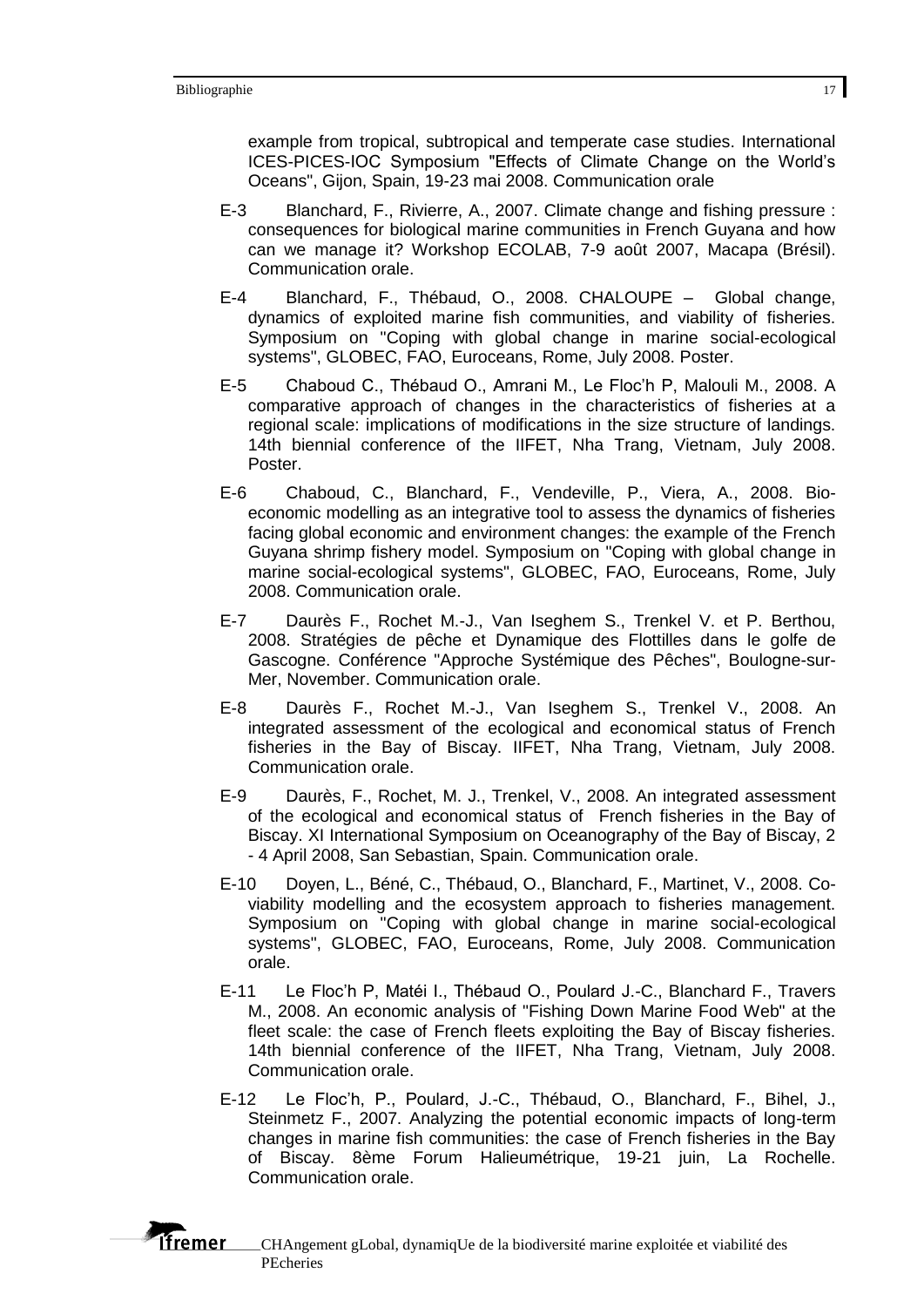*<u>Ifremer</u>* 

- E-13 Le Floc'h, P., Thébaud, O., Amrani, M., Blanchard, F., Chaboud, C., Malouli M., Masski, H., Matei, I., Poulard, J.-C., Rosé, J., Steinmetz, F., Travers, M., 2008. A comparative approach of long term changes in three marine ecosystems (up-welling, tropical, temperate). 14th biennial conference of the IIFET, Nha Trang, Vietnam, July 2008. Communication orale.
- E-14 Le Floc'h, P., Daurès, F., Bihel, J., Guyader, O., Thébaud, O., Boncoeur, J. 2006, Assessing economic performance and capital productivity in the fisheries sector – The case of fishing vessels in Brittany (France), IIFET conference, Portsmouth, UK, 11-14 July. Communication orale.
- E-15 Le Floc'h, P., Steinmetz, F., Thébaud, O., Poulard, J.-C., Bihel, J., Blanchard, F., 2007. CHALOUPE – Cas d'étude Golfe de Gascogne. Analyse bio-économique des changements à long terme sur les peuplements marins exploités. Journées de l'Institut Français de la Biodiversité, novembre 2007, Tours. Poster.
- E-16 Lorance, P., Brind'Amour, A., Bertrand, J., Poulard, J.-C., Rochet, M.-J., Trenkel V., 2008. Assessing the reference state in the Bay of Biscay. Conférence "Approche Systémique des Pêches", Boulogne-sur-Mer, Novembre. Communication orale.
- E-17 Macher, C., Guyader, O., 2008. Estimating the social cost of discarding: the case of the *Nephrops* trawl fishery's discards in the Bay of Biscay. Conférence "Approche Systémique des Pêches", Boulogne-sur-Mer, Novembre. Communication orale.
- E-18 Macher, C., Talidec, C., 2008. From trawl to pots: a bio-economic analysis of gear change. Conférence "Approche Systémique des Pêches", Boulogne-sur-Mer, Novembre. Communication orale.
- E-19 Martinet, V., Thébaud, O., 2008. Achieving sustainable fisheries: gradually or abruptly?' International symposium on Coping with global change in marine social-ecological systems, GLOPEC, FAO, Euroceans, Rome, July 2008. Communication orale.
- E-20 Martinet, V., Thébaud, O., Doyen, L., 2008. Selecting viable recovery paths towards sustainable fisheries. Conférence "Approche Systémique des Pêches", Boulogne-sur-Mer, Novembre. Communication orale.
- E-21 Martinet, V., Blanchard, F., 2007. Economic viability *vs.* biodiversity conservation: Frigatebirds preservation and the viability of shrimp fisheries in French Guiana. Colloque CNRS-Université des Antilles et de la Guyane Modélisation des écosystèmes amazoniens META-2007, 29-31 octobre 2007, Kourou (Guyane française). Communication orale.
- E-22 Martinet, V., Thébaud, O., 2008. Achieving sustainable fisheries: gradually or abruptly? Poster Symposium on "Coping with global change in marine social-ecological systems", GLOBEC, FAO, Euroceans, Rome, July 2008. Poster.
- E-23 Masski, H., Amrani, M., Idrissi Malouli, M., Benazzouz, A., El Malki, Z., Kikani, S., 2007. CHALOUPE – Cas d'étude Maroc. Structuration des peuplements de fonds et dynamiques environnementales. Journées de l'Institut Français de la Biodiversité, novembre 2007, Tours. Poster.
- E-24 Matei, I., Le Floc'h, P., 2008. An economic analysis of the "Fishing Down Marine Food Web" at the fleet scale: the case of French fleets exploiting the North-Atlantic and the Bay of Biscay fisheries, Rencontre thématique de l'Association Française d'Economie (AFSE) on "Frontiers in Environmental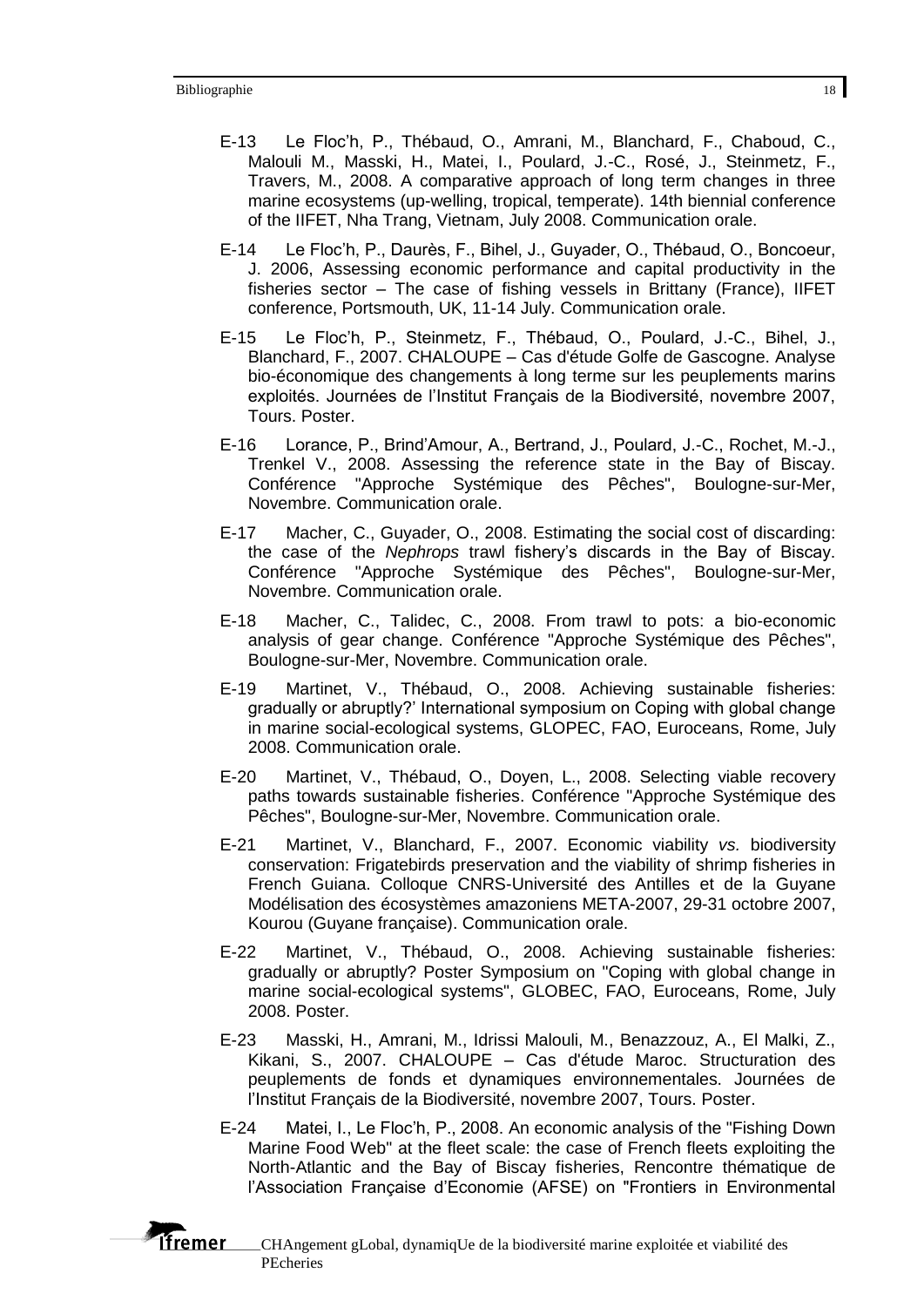Economics and Natural Resources Management", Toulouse, 9-11 Juin, 2008. Communication orale.

- E-25 Mullon, C., Cury, P., Shin, Y., 2007, Economic networks approach to trophic systems. Proceedings of the 6th European Conference on Ecological Modelling, ECEM'07, Trieste, Italy. Communication orale.
- E-26 Mullon, C., Mittaine, J.-F., Péron, G., Barange, M., Merino, G., Guillon, T., 2008. Modelling the world system of small pelagic fisheries. International Symposium on "Coping with global change in marine social-ecological systems", GLOBEC, FAO, Euroceans, Rome, July 2008. Communication orale.
- E-27 Nøstbakken, L., Goti, L., Le Floc'h, P., Thébaud, O., Van Iseghem, S., 2008, Drivers of Investment in Fisheries: An Econometric Application to Selected European Fisheries, ICES Annual Science Conference, Halifax, Canada, September 2008. Communication orale.
- E-28 Rochet, M.-J., Daurès, F., Van Iseghem, S., Trenkel, V., 2008. Viabilité économique des flottilles de pêche et état de l'écosystème : vers une évaluation conjointe. Une application au golfe de Gascogne. Conférence "Approche Systémique des Pêches", Boulogne-sur-Mer, Novembre. Communication orale.
- E-29 Thébaud, O., Blanchard, F., Le Floc'h, P., Poulard, J.-C., Steinmetz, F., 2008. Fishing the food web: a bio-economic analysis of changes and drivers of change in fisheries of the Bay of Biscay. International Symposium on "Coping with global change in marine social-ecological systems", GLOBEC, FAO, Euroceans, Rome, July 2008. Communication orale.
- E-30 Travers, M., Thébaud, O., Mullon, C., 2008. Intégration des marchés à la première vente de la baudroie en France: une analyse inter-criées. Atelier Chaloupe-Merbef Atelier Chaloupe-Marbef "Conséquences économiques des changements dans la structure des débarquements des flottilles à l'échelle régionale", Paris, 27-28 mai 2008. Communication orale.
- E-31 Trenkel, V.M., Rochet, M.-J., Mesnil, B., 2006. From model-based prescriptive advice to indicator-based interactive advice. ICES Symposium on Management Strategies: Case Studies of Innovation. Galway, Irelande, June. Communication orale.

# **F- Conférences invitées**

**Tfremer** 

- F-1 Blanchard, F., 2006. Conséquences du réchauffement sur la biodiversité marine exploitée et impacts sur les pêcheries. Conférence ONERC-CG Martinique, "Changement climatique : la Caraïbe en danger ?", Fort-de-France, décembre 2006.
- F-2 Blanchard, F., 2007. Vers une approche écosystémique de la gestion des pêches en Guyane - Interactions climat/biodiversité/pêche et viabilité des pêcheries. Colloque de l'Académie des Technologies "Développer et préserver - Technologies, Cultures, Environnement et Développement Durable" 29-31 octobre, Rémire-Montjoly (Guyane française).
- F-3 Blanchard, F., Boucher, J. 2007. Climate change as one of several possible human-related impacts on marine ecosystems: how can we determine the actual causes ? Entretiens de Port-Cros "Changement climatique et biodiversité des ecosystems marins", 2-4 octobre 2007.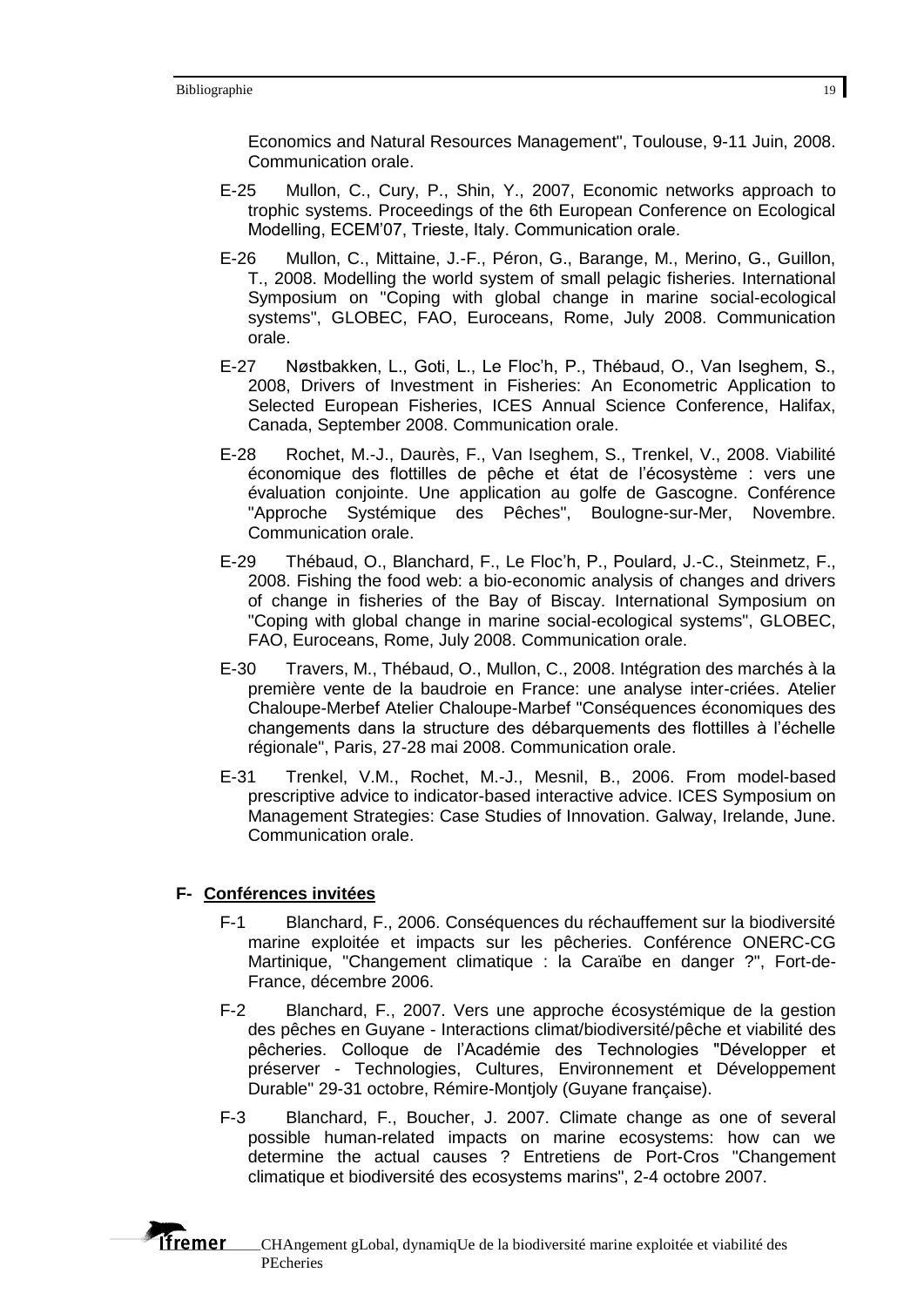- F-4 Boncoeur, J., Thébaud, O., 2008. Regulating access to fish stocks or to marine ecosystems: a change of paradigm for fisheries management? An economic perspective. The 2012 Marine Targets Seminar on the European Marine Strategy and issues in the High Seas, Brest, 9 December 2008.
- F-5 Thébaud, O., 2008. Regulatory approaches to fisheries management and fisheries responses: the European context and selected examples. Keynote Workshop Analyzing the dynamic response of fisheries production systems to biological, social and economic management measures: methods and case studies. CSIRO, Hobart, Australia, 11 December 2008.
- F-6 Thébaud, O., 2008. The Bay of Biscay integrated assessment program: research into the bio-economics of fisheries viability at a regional scale. CSIRO Marine and Atmospheric Research, Cleveland, Queensland, 23 September 2008.

#### **G- Autres publications**

- G-1 Amrani, M., Malouli Idrissi, M., Masski, H., 2007. Analyse de l'évolution d'exploitation des ressources halieutiques dans les côtes sud marocaines, document de travail, INRH, 12p.
- G-2 de Laleu, C., 2007. Evolution du Bulletin des indicateurs issus des pêches scientifiques: Synthèse des entretiens. Rapport interne EMH, http://www.ifremer.fr/docelec/doc/2007/rapport-3415.pdf, 22 pp.
- G-3 Thébaud, O, Le Floc'h, P. (coord.), 2008. Report of the CHALOUPE/MARBEF workshop on economic implications of changes in the structure of fisheries landings at regional and fleet levels. Paris 27th and 28th May 2008, Ifremer.

#### **H- Mémoires d'études**

**Tfremer** 

- H-1 Bernard, C., 2006. Changement climatique, conséquences potentielles pour la biodiversité ichthyologique et pour la pêche côtière en Guyane française entre 1970 et 2005. Rapport stage Master 2, Université La Rochelle, Ifremer-Cayenne, sous la direction de F. Blanchard.
- H-2 Fayet, H, 2007, Modélisation bio-économique de la pêcherie crevettière de Guyane Française. Rapport de stage Master 2, Université Montpellier, IRD-Montpellier, sous la direction de C. Chaboud.
- H-3 Goarant, C., 2006. Analyse de la formation du prix du bar en France métropolitaine. Rapport de stage Master 1, Université de Rennes 1, Ifremer-Plouzané, sous la direction de F. Daurès.
- H-4 Lebreton, C., 2006. Modèle de co-viabilité pour la gestion d'une pêcherie du Golfe de Gascogne Rapport stage master 2 (UPMC-MNHN-ENS), MNHN-IFREMER, sous la direction de L. Doyen.
- H-5 Rivierre, A., 2007. Impacts des changements climatiques et de la pêche sur les peuplements bentho-démersaux du plateau continental guyanais. Rapport de stage Master 2, Université Antilles-Guyane, Ifremer-Cayenne, sous la direction de F. Blanchard.
- H-6 Trempont, B., 2009. Analyse de l'intensification de la pression de pêche dans l'espace côtier. Rapport de stage Master 1, Université de Rennes, Ifremer-Plouzané, sous la direction de F. Daurès.